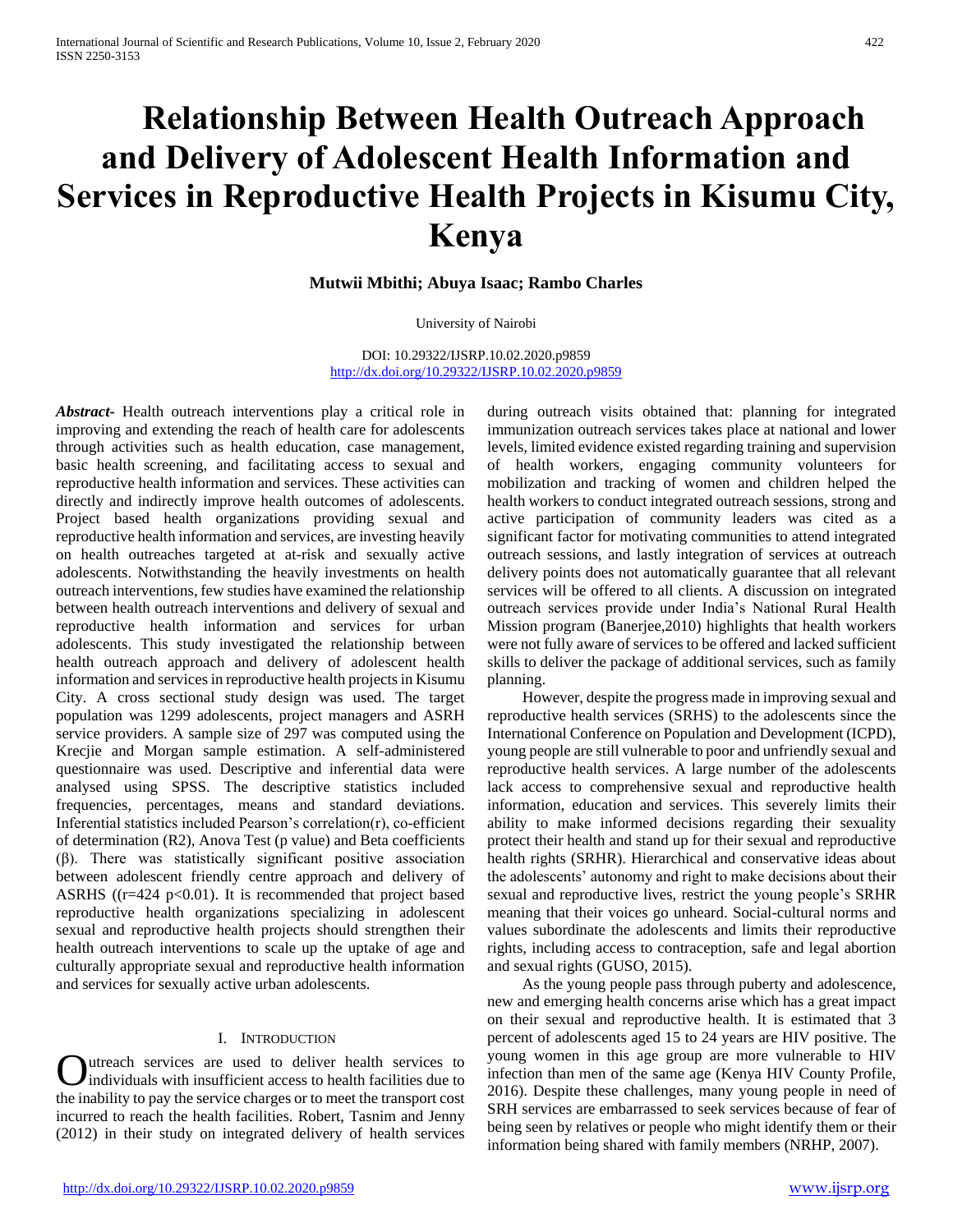Poverty has been a great barrier on the delivery of sexual and reproductive health services to the adolescents. Poverty is a cause, as well as a consequence of poor health and wellbeing of any group of people in the society more so the adolescents. In many developing countries, the governments do not have the capacity and resources to provide universal access in that there are no enough human resources that is trained doctors, nurses and midwives to provide services, supplies of drugs and contraceptives are often erratic, and some areas lack technical expertise to offer quality sexual and reproductive health services. The introduction of the cost component attached in this sexual and reproductive health services has prevented many poor people especially the adolescents from utilising SRH services. The adolescents living in poor households are more likely to be exposed to sexual coercion and engage in high-risk behaviours, such as transactional sex, nonconsensual sex, and sex with multiple partners than the adolescents who are financially stable or better off (Mchunu, Peltzer, Tutshana and Seutlwadi, 2012).

 Asia and Pacific is the world's most populated region with 4.2 billion people and the region accounts for 60 percent of the world's adolescent population, amounting to approximately 750 million persons. While some progress has been made towards achieving universal access to sexual and reproductive health services in the region, the unmet need of SRH services still remain high. Approximately 38 percent of pregnancies in Asia are unintended, and sadly 21 percent end in abortion. The past 20 years have seen vast improvements in reducing teen's pregnancy; however, according to WHO about 30 percent of unsafe abortions occur among women younger than 20 years of age. HIV prevalence has been relatively stable in Asia; however, it is still remains a major concern in this region, especially among young people. This is because there is a wide gap in awareness of SRH programmes. Every year approximately 6 million adolescent girls in Asia become mothers, three quarters of whom are in South Asia (Geary, Gomez, Kahn and Norris, 2014).

 Teenagers are the leading and frequent users of emergency contraception at Australian Family Planning clinics (Mirza, Kovas and MacDonald,2018).45percent of sexually active Australian high-school students do not use condoms consistently and 31 percent use condoms only as they are not aware of the other forms of contraceptives (Lindsay, Smith and Rosenthal,2017).In rural and remote areas of Australia, young people's access to SRH services is linked to a number of factors including geography, socio-economic status, gender and health education. The access to SRH is also affected by distance, expenses associated with the SRH services, scarcity of services and a smaller workforce who are expected to serve a large number of young people. Difficulties in accessing a range of contraceptive options by the young people may contribute to relatively high number of teenage pregnancies in rural communities. The Australian adolescents cites confidentiality concerns as a great hurdle in accessing SRH services.

 United States teen pregnancy ,birth, abortion and STIs rates are higher than those in most other developed countries (Singh and Darroch,2000)**.**The factors contributing to the high teen fertility and risky sexual behaviours include social-economic status, parental education, community and peer influences, self-esteem, access to education and school success among others

(Linda,2006).Between 25 and 33 percent of adolescents forgo SRH and many other lack access(Fuentes,2006).Some of the factors hindering the adolescents from accessing or using SRH services include :lack of confidentiality-while 60 percent of adolescents seeking SRH services at family planning clinics do so with parental knowledge, one in five would use no contraceptive only if parental notification for prescription contraceptives were mandated (Jones,2005),lack of access and utilization to preventive care-the low outpatient visits by adolescents put them at high risk for health complications, and high school drop outs are at even greater risk than their non-dropout peers (Randal,2005), lack of providers trained in SRH-out of the 195 accredited paediatric residency training programs in the US,only27 have fellowship programs to train service providers in adolescent care lack of comprehensive sexuality education-fewer than half of all states require public schools to teach sex education and fewer than onethird require the curriculum to cover contraception (Guttmacher Institute,2010).

 In Tanzania the adolescents under the age of 24 years comprise 32 percent of the entire population (National Bureau of Statistics Tanzania, 2010). These young people face several significant sexual and reproductive health challenges such as limited access to adolescent friendly services including information on growth, sexuality and family planning. As a result of this the young people are exposed to risky behaviours resulting to high STI and HIV prevalence, early pregnancies and vulnerability to delivery complications resulting in high rates of death and disability (Pathfinder International ,2003).Sociocultural factors leads to negative gender inequities in homes and the wider community ,leading to disparities in access to SRH services ,education and other key services (Maggie,2010).A qualitative study by AMREF (2012) in Tanzania focusing on the barriers to sexual and reproductive health services among young people revealed that a good number of health facilities do not have skilled services providers on SRH. It was also established that the SRH services were inaccessible due to lack of privacy, confidentiality, equipment and negative attitudes from services providers.

 An assessment report of the national response to young people's sexual and reproductive health in Nigeria revealed major challenges affecting the delivery of SRH to the adolescents which include: lack of funding at the federal and state governments levels and no clear budgetary provision is made for programming on young people's SRH needs, the bulk of funding available for SRH programming is provided by international donors with strict policies, majority of the existing programmes are focused on young people in school and very few programmes target out-ofschool adolescents, married adolescents, young people in difficult circumstances or those in rural areas, SRH supporting policies available on paper, but most are yet to be translated into meaningful programme interventions (Federal Ministry of Health,2009).The SRH needs of young people in Nigeria are often unattended to and have poor access to SRH services and information which results into risky sexual behaviours ,unsafe abortions, teenage pregnancies, drug abuse and HIV/AIDS infections (UNPF,2013).

 Adolescents in Kenya, just like in other developing countries face a number of social, economic and health issues that affects their access to SRH services which are very critical in their lives.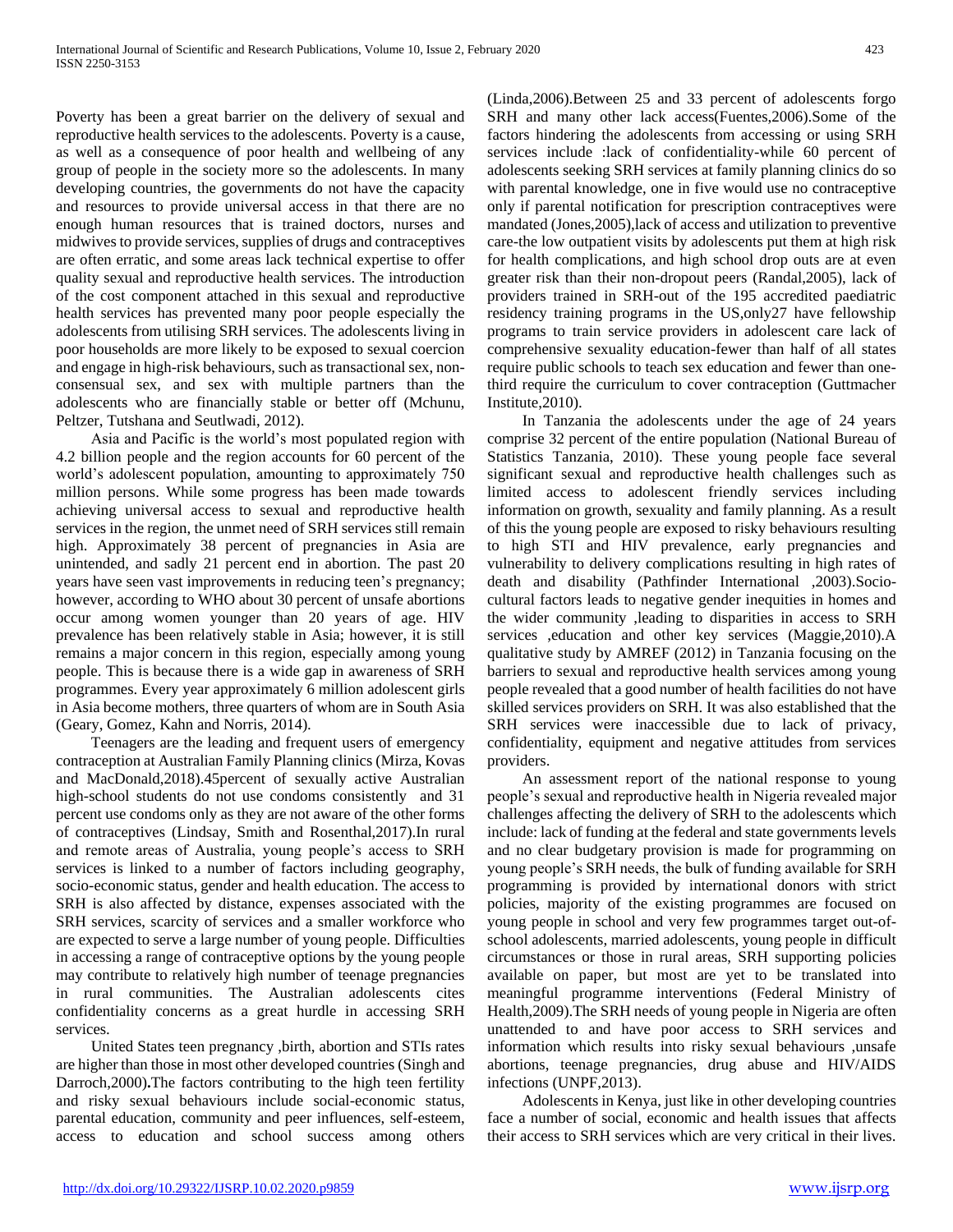A report from FHI 360 and Ministry of Health (2011) on adolescents and SRH in Kenya indicates several challenges at program and service delivery level .At program level the challenges highlighted includes; inadequate human and financial resources, programs not incorporating the social and cultural aspect into the interventions, inadequate distribution of SRH activities in the country, the emerging ICT platform has not been fully utilized by programs to reach adolescents with information; while the service delivery challenges includes; lack of adolescents friendly services (YFS),inadequate training and orientation of service providers to provide SRH services to the adolescents, awareness creation of available adolescents SRH services is inadequate, frequent shortage of commodities and supplies and lastly peer educators not being fully utilized. Population Council (2011) cites that the Kenyan adolescents face a great setback in accessing SRH services due to low budget allocation on SRH, limited resources for better programming, inadequate physical infrastructure for provision of SRH services and inadequate reproductive health (RH) information for adolescents.

 Adolescents and young people in Nyanza region specifically in Kisumu like the rest of Kenya, encounter various SRH related problems resulting from low access to information and utilization of services. They are adversely affected because the area is the epicentre of HIV in the country (National AIDS and STI Control Programme,2014).Teenage pregnancy and motherhood is quite high where 15.4 percent of adolescent women aged 15-19 have had a live birth in Kisumu The county has high unmet need for family planning that stands at 23.3 percent among currently married women in reproductive age with the young people worst hit (KNBS and ICF Macro,2014).A report by CSA Kenya (2015) revealed that teachers and parents reported to have some problems that hinder them from discussing SRH issues effectively with the adolescents. Most teachers reported that they do not teach SRHR to students as the issues are not included in their curriculum, the subject is not examinable and in addition they rely on their own experiences to guide students. This was because their trainings do not capture SRH related to adolescents. On the other hand, parents also reported that they do not talk to their children because they don't take them seriously since they prefer getting SRH information from other sources.

 In Kenya, the pendulum is steadily swinging back from focusing on risks of HIV/AIDS for adolescents to a broader approach or perspective to adolescents' development, including the pivotal issues related to sexual and reproductive health (Obare and Birungi, 2011). Many parties including donors, Non-Governmental Organizations, government agencies, programs and service providers are increasingly and steadily moving towards such a holistic approach to addressing adolescents' issues. The government agencies have expressed the need for better coordination of the multiple SRH projects being implemented by partners especially the NGOs (MoEST,2015).The main program approaches used by most of the NGOs to reach the adolescents include peer education, edutainment, service delivery (including outreach services),adolescents support structures commonly referred to as adolescents centres, mass media, ICT, edusports, life skills education, mentorship, adult influencers, and advocacy for policy review or change (FHI 360,2011).

 Family Health Options Kenya (FHOK) is a Non-Governmental Organization with a long history of leadership in SRHR programs in Kenya and recognized for pioneering Family Planning (FP) services, Family Life Education for young people and providing integrated Clinic and Community based service delivery approaches especially through health outreaches. In partnership with other organizations such as International Planned Parenthood Federation, Family Health International, and DANIDA among others, the organization is in pursuit of its core vision of ensuring that all people exercise their sexual reproductive rights and accessing quality sexual reproductive health services. The organization has a 5-year strategic plan running from 2016-2020 with 9 strategic areas of focus key amongst them being access to quality integrated SRH services and information, young people, finance and administration (FHOK, 2014).

#### II. LITERATURE REVIEW

#### **Adolescent Sexual and Reproductive Health Services**

 Many of the challenges faced by the adolescents in search of services are related to the unwillingness of the society to adapt to the structurally changing position of adolescents in the modern world. In modern society, young people develop physically and emotionally at a rather young age, yet it several years later before they are ready to start a family. These young people simple need a friendly environment where they are free and feel comfortable to ask very deep and personal questions (Asimov, 2007). The main program approaches used by most of the NGOs to reach the adolescents include peer education, edutainment, service delivery (including outreach services), adolescents support structures commonly referred to as adolescent centres, mass media, ICT, edusports, life skills education, mentorship, adult influencers, and advocacy for policy review or change (FHI 360,2011).

 The adolescents are great users of tools such as mobile phones, electronic diaries, i-phones and personal computers. On one hand they familiarise themselves with any emerging technology much quicker and more easily that the adults do; on the other hand, all these devices all so appealing to the young people, that they stand appreciated if not naively exploited. In addition to this, in low income countries, compared to traditional paper documents and land lines, the wireless connection as well as access to web provides and efficient platform for faster and easy access to information (Gray,2007).

 Clarke, Dick and Lewin (2008) argues that Community outreach programs were initiated in the 1970s by nongovernmental organizations (NGOs) in response to the inadequate and intentionally inequitable public health care under the apartheid government. Although these outreach programmes have under gone diverse changes, many still remain active and very helpful to the community. In contrast to community outreach programmes in other countries like Iran and Brazil, where there are formalised and structured programmes, those in South Africa remain diverse and in most parts fragmented, unstructured and unregulated. These community outreach programmes are primarily run through NGO intermediaries. Many of the international and national NGOs and community based organisations developed in response to sexual reproductive health funding (Rose, 2013).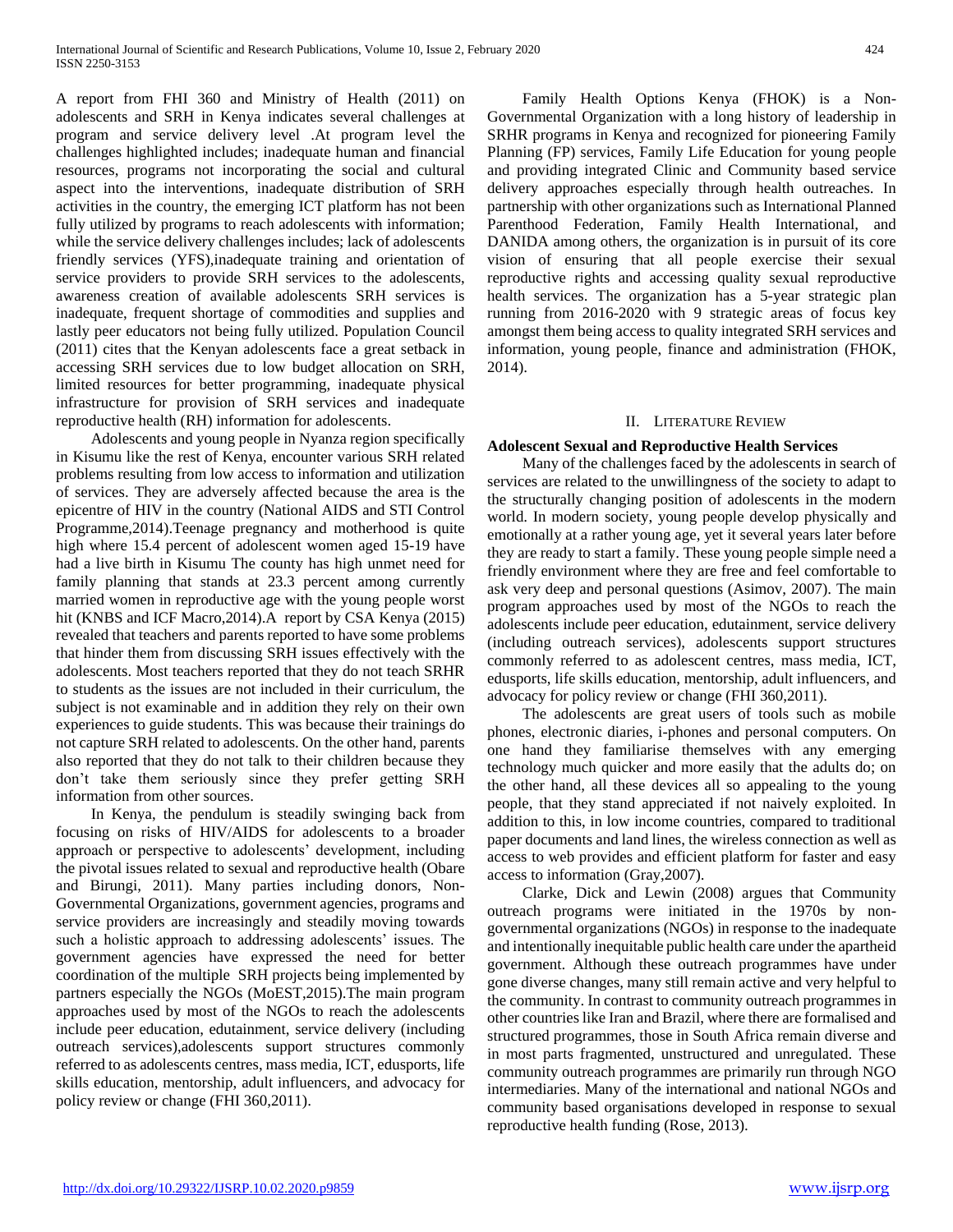Edutainment uses drama, music or other communication formats that engage the emotions to inform audiences and change attitudes, behaviour, and social norms. The edutainment dramas can persuade because they show characteristics who change behaviour to improve lives. Stories have unique power and ability to describe people's behaviour and interactions, and their consequences When the audience members see that they could be in the same situation as the characters, stories can persuade them to change too including dropping of negative social norms (Gumucio, 2001). Adolescents Friendly Centres are very important in provision of sexual and reproductive health services to the adolescents. This approach majorly involves access of adolescents friendly services in structures that tailor made for the adolescents, where they meet to get information on SRH and also get access to services in addition to engaging in various activities within the centre (Marie Stopes International, 2012)

 Delivery of health services is the central process inside a health system. The manner in which this delivery is organized determines if the inputs lead the desired output of access to effective care and achievement of the health –related Sustainable Developments Goals (SDGs) (WHO, 2014). Adolescents sexual and reproductive health is a major developmental concern that every nation has paid a close attention. However, it is most profound in unindustrialized nations where the adolescents population is growing fastest and over 13 million unintended births occur amongst adolescent girls each year (UNFPA,2014).Kenya has had a policy framework to support the provision of sexual and reproductive health services to adolescents since 2003.The adolescent reproductive health and development policy (ARHD) guidelines were finalized and released for use in July 2005.The policy critically adopted the recommendations of the WHO by directing that AFHS including those offered at adolescents friendly centres should be packaged in four aspects that is available, accessible, affordable and acceptable.

 The adolescent reproductive health and development policy adopted two approaches, the targeted and integrated approach. In the targeted approach, services were offered for the adolescents alone and in environments that met only the needs of the adolescents and excluding other groups. Examples of such environments could be clinical, non-clinical or a combination of both, and evolved to be known as the Adolescents Friendly Centres. On the other hand, the integrated approach refers to a situation where adolescents received services as part of the public, but special arrangements were made to make the services more acceptable and attractive to them. However the evaluation of this policy found many weaknesses, including ,poor engagement of stakeholders during implementation including the adolescents, poor and limited leadership, sub-optimal funding of the implementation of the policy, lack of political will, cultural and religious barriers to adolescents sexual and reproductive health services (Onyando, Oluoch and Njuguna,2018),implying that the implementation did not therefore meet the threshold of the WHO health service delivery framework-in terms of comprehensiveness, quality of care and effectiveness amongst other parameters.

 Schneider and Barron (2008) in their study on the achievement of millennium development goals, found that since 1994, South Africa has made remarkable investment in public health care through increased infrastructure, sexual reproductive health related programmatic interventions coupled with a rapid

increase in utilisation of services provided by community health workers and non-governmental organizations majorly through outreach programmes. However, it was noted that despite these efforts and investments, the delivery of health services was still not up to expected citizens' standards. This was attributed to the growing demand of health services, and the failure to develop and implement an efficient district health system (DHS) to respond to the health needs of the local communities at the grass root level. The study further highlights the importance of the local nongovernmental organisation with capacity and resources to provide an enabling and supportive environment for conducting SRH services to the communities through outreach programs.

 Young people across the globe experience high rates of HIV, Sexually Transmitted Infections (STIs), unplanned pregnancies and maternal morbidity and mortality. This is majorly owed to the fact that they (adolescents) cannot get quality SRH services due to its cost, accessibility and stigma that comes with it. Too many young people have limited information about SRH and normally face discrimination when they try to seek services. Alongside education, ensuring young people have access to a comprehensive package of SRH services delivered in a supportive and respectful environment is key to empowering young people and preventing poor health, thus contributing to the Sustainable Development Goal number three which seeks to ensure good health and wellbeing. The International Community has prioritised the introduction and scale up of 'adolescents friendly' approaches to education and service delivery to the adolescents. The approach is informed by the knowledge that young people are a diverse group with varying constraints, choices, and preferences and young people need to be at the centre of developing new innovative models and solutions for delivering SRH services (Marie Stopes International, 2012).

 A study in Zambia on vulnerability and sexual reproductive health among Zambian adolescents concluded that boys and girls lacked adequate and accurate information about sexual reproductive health services (Warenius, Petterson, Nissen, Chishimba and Faxelid 2007). A study done by Motuma (2012) on adolescent friendly services (YFS) utilization in Harar, Ethiopia concluded that most adolescents had positive attitude towards sexual reproductive health services but had poor knowledge on these services which exposed them to unwanted pregnancy, HIV/AIDS and STIs.

 Bankole and Malarcher (2010) reveals quite number of hurdles for young people who want or are in need of SRH services including high costs, lack of sex education, lack of information on SRH services, fear of discrimination, confidentiality concerns, legal and policy drawbacks. Young people may be disproportionately subjected to discriminatory by the service providers. Studies in Kenya, Nigeria, and Zambia indicated that one-half to two-thirds of service providers were unwilling to provide contraceptives to young people. The adolescents may be particularly reluctant to seek SRH services where extensive physical examination is performed if confidentiality and privacy are not assured (Hoggart and Phillips, 2011).

## III. HEALTH OUTREACH APPROACH

 Outreach services are used to deliver health services to individuals with insufficient access to health facilities due to the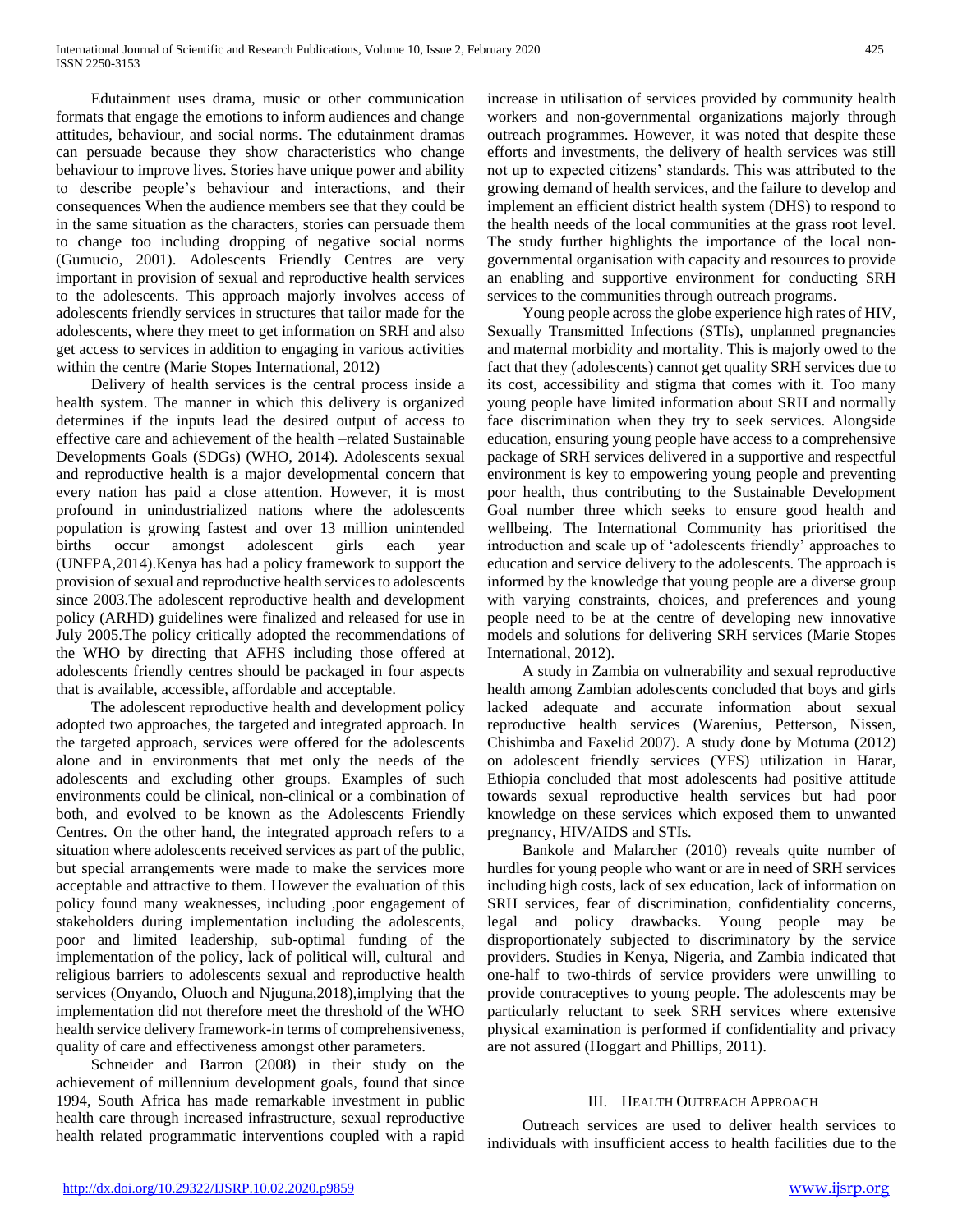inability to pay the service charges or to meet the transport cost incurred to reach the health facilities. Robert, Tasnim and Jenny (2012) in their study on integrated delivery of health services during outreach visits obtained that: planning for integrated immunization outreach services takes place at national and lower levels, limited evidence existed regarding training and supervision of health workers, engaging community volunteers for mobilization and tracking of women and children helped the health workers to conduct integrated outreach sessions, strong and active participation of community leaders was cited as a significant factor for motivating communities to attend integrated outreach sessions, and lastly integration of services at outreach delivery points does not automatically guarantee that all relevant services will be offered to all clients. A discussion on integrated outreach services provide under India's National Rural Health Mission program (Banerjee,2010) highlights that health workers were not fully aware of services to be offered and lacked sufficient skills to deliver the package of additional services, such as family planning.

 Indonesia provides a long-running example of programs using community volunteers in provision of integrated outreach services. Since 1985, the core of their integrated outreach program has been the *posyandu* (integrated health post) which are organized around the country's 5 basic health services of nutrition, maternal, and child health, family planning, immunization, and prevention of diarrhoea (Kurniawan,2002). Paula, Kathleen and Vickie (2008) in their study on access to medical care: impact of outreach services on enrolees of a prepaid health insurance in which two groups of families received free medical care and, in addition, one group received outreach services. Comparison of the families after one year showed that the outreach group was significantly more likely to utilize and report utilization, more likely to have physical examinations, and more likely to be aware of the services offered and utilize support services.

 World Health Organization (2011) in their report on outreach services as strategy to increase access to health workers in remote and rural areas argues that: number of patients treated are often collected but the absence of systematic reporting makes it impossible to measure the impact, outreach services increased access to health specialists in remote areas; however the impact has not been well measured as the availability of the specialists is not consistence, health outreaches can increase the quality of care by sharing experiences on practice and the transfer of technologies and expertise, through health outreaches patients can have access to care without spending time and money on a long journey to health facility and lastly by creating social and professional networks, outreach services allow the transfer and exchange of knowledge amongst the service providers involved.

 Provision of specialist services through outreach has overcome some of the barriers relating to distance, communication, and cultural inappropriateness of services and has enabled on over fourfold increase in the number of consultations with people from remote communities. However key factors affecting sustainability of health outreaches include: inadequate specialists, an unmet demand from primary care, integration with accountability to and capacity building for multidisciplinary framework centred in primary care, good communication, visits that are regular and predictable, funding and regular evaluation (Gruen, Weeramanthri and Bailie, 2009).

# IV. RESEARCH METHODOLOGY

 *Research Design:* This study relied on a cross-sectional survey research design employing quantitative data collection and analysis method. Cross sectional design involve collection of data in more than once case at a single point in time. According to Babbie (2009), cross sectional designs are designed to study some phenomenon by taking a cross section of it at one time. The design was the most appropriate for this study because it enabled the researcher to collect data within a relatively short span of time, and also in a cost effective manner.

 *Target Population:* The target population was 1299 comprising of adolescents who are the beneficiaries of SRH services offered by Family Health Options Kenya through three major projects namely Get Up Speak Out (GUSO), Dance 4 Life (D4L) and Trigerise; and project staff (SRH service providers, project coordinators and project managers).

| Name of<br><b>Project</b> | <b>Number of Project</b><br><b>Staff</b> | <b>Number of Adolescents</b><br><b>Enrolled in the Project</b> | <b>Total Target</b><br><b>Population</b> |
|---------------------------|------------------------------------------|----------------------------------------------------------------|------------------------------------------|
| <b>GUSO</b>               |                                          | 480                                                            | 488                                      |
| D4L                       | 10                                       | 440                                                            | 450                                      |
| Trigerise                 |                                          | 350                                                            | 356                                      |
| <b>TOTAL</b>              | 34                                       | 1270                                                           | 1299                                     |

## **Table 1: Target Population**

*Sample Size:* The sample size for this study was 297 drawn from a target population of 1299 using Krecie and Morgan (1970) sampling table.

**Table 2: Proportionate Analysis of the Sample Size**

| Name of | <b>Number of Project</b> | <b>Number of Adolescents</b>   | <b>Total Target</b> | <b>Proportionate</b> |
|---------|--------------------------|--------------------------------|---------------------|----------------------|
| Project | <b>Staff</b>             | <b>Enrolled in the Project</b> | <b>Population</b>   | <b>Allocation</b>    |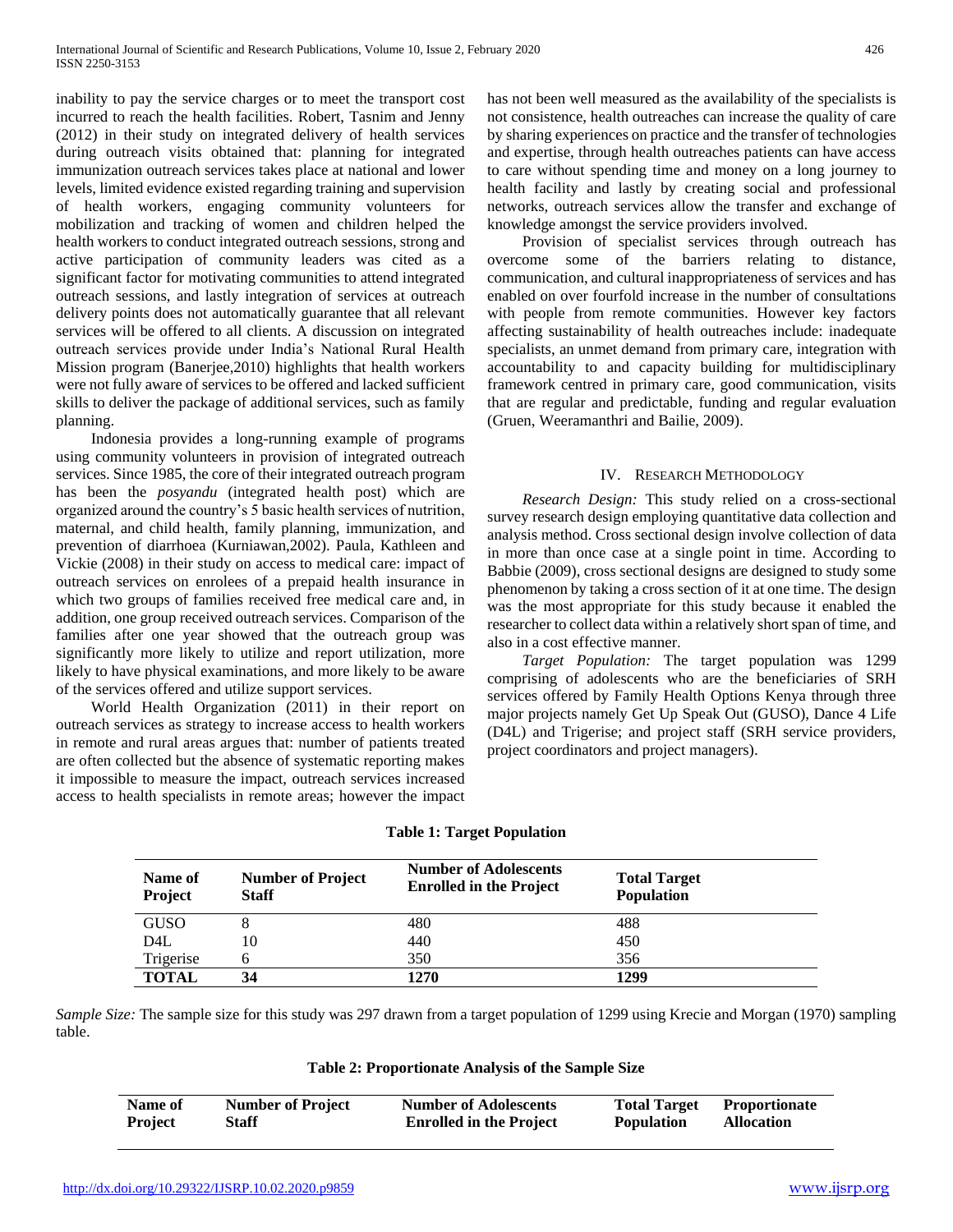International Journal of Scientific and Research Publications, Volume 10, Issue 2, February 2020 427 ISSN 2250-3153

| GUSO             |              | 480 | 488  | $1^{\circ}$<br>1 1 2 |  |
|------------------|--------------|-----|------|----------------------|--|
| D <sub>4</sub> L | 10           | 440 | 450  | 103                  |  |
| Trigerise        |              | 350 | 356  | oኅ<br>ΟZ             |  |
|                  | <b>TOTAL</b> |     | 1299 | 297                  |  |

 *Sampling Procedure:* The sample size for this study was determined using Krecie and Morgan (1970) sampling table. Stratified random sampling was employed in selecting the respondents.

 *Research Instruments:* The study used questionnaires which were administered to the adolescents, health service providers and project managers. The questionnaire had three sections. Section A sought information on the demographic profile of the respondents. Section B and had five Likert scale statements on the independent and dependent variable. Section B sought information on health outreach approach, and Section C sought information on the delivery of adolescent sexual and reproductive health services.

 *Pilot Testing of Instruments:* A pilot test was carried out in Kisumu West Sub-County where Marie Stopes International is implementing SRH programs. A ten percent of the sample size that is 29 respondents formed the group that was used for piloting. The research instrument was administered twice to the same group of respondents with an interval of 3 weeks during piloting. The results of the pilot test revealed consistency of responses. The pilot test was conducted to check the reliability and validity of the questionnaire and also check their ethical appropriateness. According to Orodho (2004) piloting addresses several questions including such as; are the questions measuring what they are supposed to? Do the respondents interpret all the questions the same way and do the questions provoke a response? According to Mugenda and Mugenda (2003), the purpose of pre-testing the instruments is to ensure that the items stated in the instruments are clearly stated and have the same meaning to all respondents and the respondents on which the instrument is pre-tested should not be part of the selected sample.

 *Validity of Research Instruments:* A research instrument is said to be valid if it measures what it is supposed to measure and if the data collected through it actually represents the respondent's opinion (Amin, 2005). It is the degree to which results obtained from the analysis of data actually represent phenomenon under study (Mugenda and Mugenda, 2003). In this study, pilot testing was used as an important step in ensuring that the instrument was valid for the purpose of the study. Validity of the instruments was done with the help of the assigned supervisors who are experts in research to find out whether the questionnaire covers the conceptual domains of the research. The recommendations and suggestions were used to improve on the instruments to ensure maximum validity is achieved. Content validity was done to ensure that the items on the study are fairly representative of the entire domain the test seeks to measure, construct validity was adhered to by ensuring that the questions are phrased in the best way possible in terms of vagueness, clarity and instructions to guide then lastly face validity shall be done by a subjective and superficial assessment of whether the measurement procedure to use in the study appears to be a valid measure of a given variable or construct.

 *Reliability of Instruments:* Mutea Rukwaru (2007) argues that an instrument can be said to be reliable if it is stable. It does not change what or how it measures from time to time if the variable has not changed. Reliability is the extent to which a research project or a measuring tool would produce the same results if used repetitively on different occasion with the same objective of the study(Mulwa,2006). To ensure that the data collected was reliable, a comprehensive item analysis was done to ascertain that the questions asked are not ambiguous. An instrument is reliable if it produces the same results when applied to the same people severally. Pilot testing enabled the researcher to identify issues within the questionnaire which were addressed before the final study. Pre-testing enabled the researcher to estimate the time that it would take to administer each questionnaire. Kothari (2004) advises that 10% of the sample is sufficient for pilot testing. Based on this advice, 30 questionnaires were pre-tested in Kisumu West Sub-County amongst project managers, service providers and adolescents who are beneficiaries of SRH programmes offered by Marie Stopes.

 *Data Collection Procedure:* The researcher identified the research topic with the help of the supervisors and defended it before a panel of University of Nairobi experts. After incorporating the corrections, the researcher sought permission from the Ministry of Higher Education, the National Commission of Science, Technology and Innovation through the Board of Post Graduate Studies of the University of Nairobi to grant research permit and authority to conduct research in Kisumu Central Sub-County. Then the researcher visited the sample area and sought permission from the relevant authorities and management before embarking on data collection. The research assistants used in data collection were trained on the process of administering the questionnaires and on ethical issues. The researcher sought cooperation and maximised the respondents' time by first explaining the intent of the study and reassuring them about confidentiality of their feedback.

 *Data Analysis Techniques:* Data analysis is the examining of what has been collected in a research and drawing deductions and references (Kombo, 2006). Data analysis seeks to fulfil research objectives and provide answers to the research questions. The data from this study was analysed quantitatively and descriptively using Statistical Programme for Social Sciences (SPSS). The descriptive statistics such as mean, frequency and percentages were used to analyse responses from the respondents on particular issues. Inferential statistics included Pearson's correlation(r), coefficient of determination  $(R^2)$ , Anova Test (p value) and Beta coefficients  $(β)$ .

 *Ethical Issues:* Ethics is the standard of behaviour and practical procedures that a researcher is expected to follow (Mulwa, 2006). The first ethical consideration was to abide by the procedure of entry to the community by seeking a permit from the National Commission of Science, Technology and Innovation to conduct the research. The researcher endured that there was informed consent from the respondents before administering the questionnaires. The researchers assured the respondents that the information collected will be treated with utmost confidentiality and that it will only be used for academic purposes only and not passed to any other third party. To ensure full cooperation from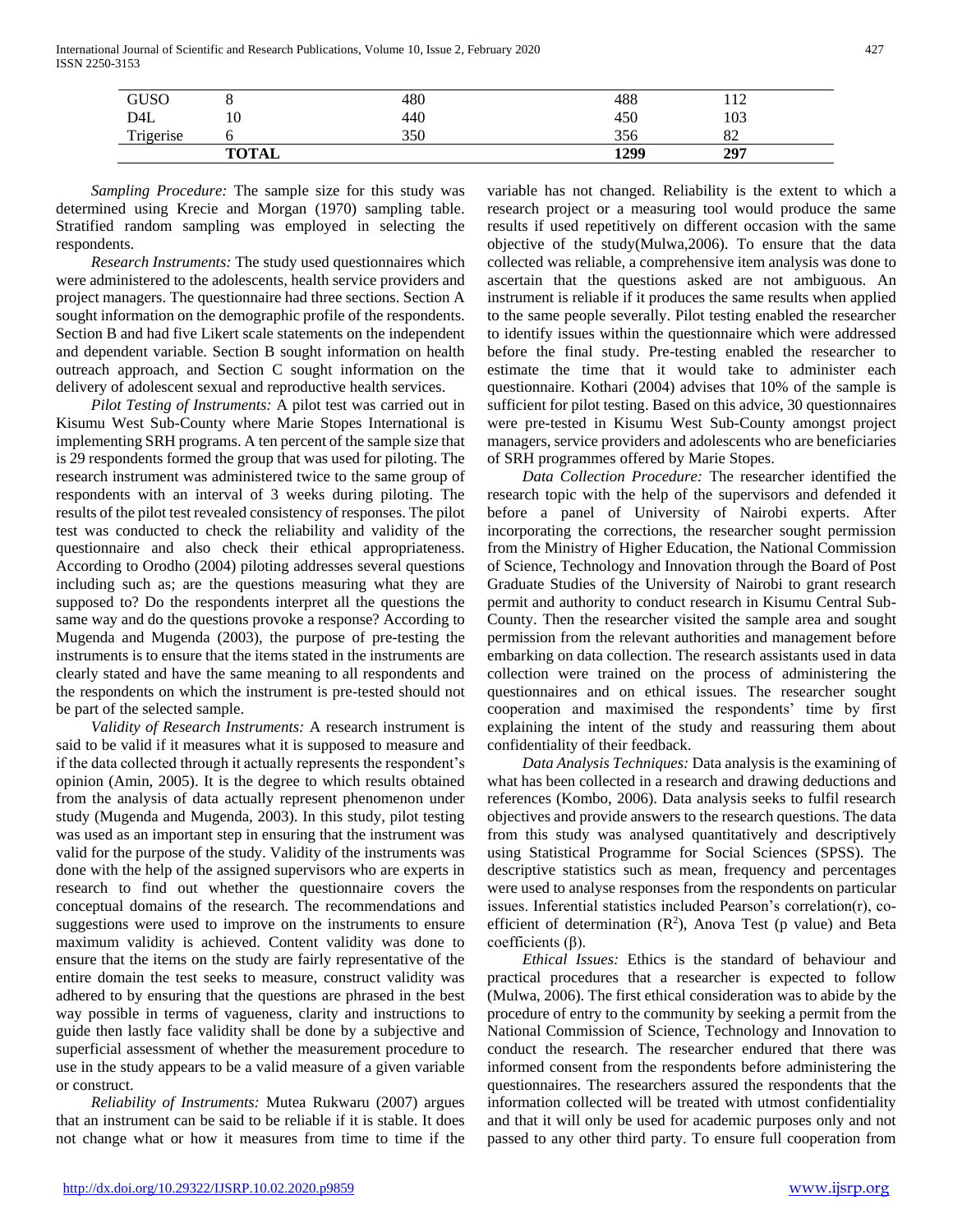International Journal of Scientific and Research Publications, Volume 10, Issue 2, February 2020 428 ISSN 2250-3153

the respondents, the researcher explained the significance of the study and their participation to them.

#### V. RESULTS

 *Questionnaire Return Rate:* The study sought to establish the influence of project demand creation approaches on delivery of ASRHS. As it summarised under table 4.1, the sample size for this

study was 297.However, thirty-nine respondents opted not to participate in the study, hence reducing the number of the research participants to 258.The total number of questionnaires that were filled and returned were 258.According to Baruch and Holtom (2008), the average level of response rate is 52.7 percent. The questionnaire return rate for this study was 86.9% compelling the researcher to proceed with the study.

#### **Table 3: Questionnaire Return Rate**

| <b>Sample Size</b> | <b>Questionnaires filled</b> | <b>Return Rate Percentage</b> |
|--------------------|------------------------------|-------------------------------|
| -297               | 258                          | 86.9%                         |

 *Background Information of the Research Participant:* The study sought information of demographic profiles of the research participants. Table 4 presents demographic profile data of the research participants.

# **Table 4: Distribution of Demographic Characteristics of the Respondents**

| <b>Respondents Profile</b> | <b>Categories</b>   | Frequency        | Percentage |  |
|----------------------------|---------------------|------------------|------------|--|
| Gender                     | Female              | 122              | 47.3%      |  |
|                            | Male                | 136              | 52.7%      |  |
|                            | <b>Total</b>        | 258              | 100.0%     |  |
| Respondent age             | $15-20$ yrs         | 46               | 17.8%      |  |
|                            | 21-30 yrs           | 165              | 64.0%      |  |
|                            | 31-40 yrs           | 37               | 14.3%      |  |
|                            | Above 40 yrs        | 10               | 3.9%       |  |
|                            | <b>Total</b>        | 258              | 100.0%     |  |
| <b>Education</b> level     | K.C.P.E             | 8                | 3.1%       |  |
|                            | K.C.S.E             | 66               | 25.6%      |  |
|                            | Diploma/Certificate | 119              | 46.1%      |  |
|                            | Degree              | 65               | 25.2%      |  |
|                            | <b>Total</b>        | 258              | 100.0%     |  |
| Marital status             | Married             | 57               | 22.1%      |  |
|                            | Single              | 196              | 76.0%      |  |
|                            | Widowed             | 5                | 1.9%       |  |
|                            | Widower             | $\boldsymbol{0}$ | 0.0%       |  |
|                            | <b>Total</b>        | 258              | 100.0%     |  |

 Table 4 presents the distribution of demographic characteristics of respondents. The demographic questionnaire for delivery of ASRHS sought information on gender of the respondents, their age bracket, highest educational qualification and marital status. Out of the 258 respondents, 122(47.3%) were female and 136 (52.7%) were male suggesting that majority of those interviewed were male. It is also an indication that Family Health Options Kenya has projects not only benefit the girl child but also the boy child.

 On the age bracket results shows that majority of the respondents who filled in the questionnaire were 165 (64%) aged between 21-30 years; 46 (17.8%) aged between 15-20 years; 37 (14.3%) aged between 31-40 years and 10(3.9%) above 40 years. This is an indication the biggest consumers of adolescent sexual and reproductive health services are adolescents aged between 21- 30 years while the least consumers are those that are above 40 years of age.

 Highest educational qualification results indicated that 119(46.1%) were diploma holders, 66(25.6%) secondary school certificate holders, 65 %( 25.2%) were degree holders and 8(3.1%) primary school certificate holders. This indicates that Kisumu Central Sub-County has embraced formal education as the figures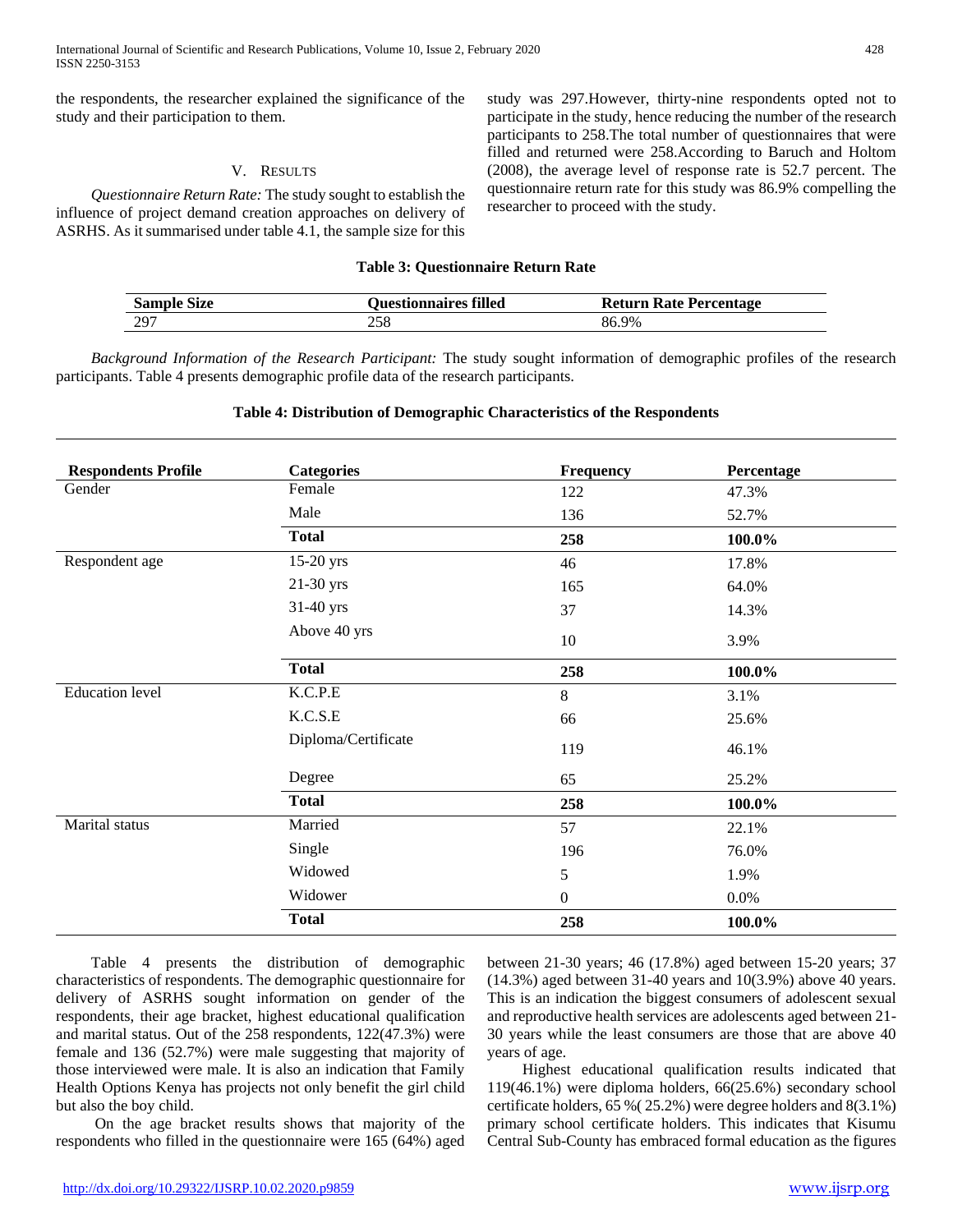shows relatively high literacy level among the respondents. Despite the relatively high levels of education, delivery of ASRHS is low suggesting that there are other factors influencing delivery of ASRHS. The results on marital status indicated that out of 258 respondents, 196 (76%) were single, 57(22.1%) were married, 5(1.9%) were widowed and none of the respondents was a widower. This indicates majority of the beneficiaries of the projects implemented by FHOK in Kisumu Central-Sub County are the single adolescents suggesting that the singles have the highest appetite for ASRHS.

## **Delivery of Adolescent Sexual and Reproductive Health Services**

 The dependent variable of this study was the delivery of ASRHS. The descriptive statistics which comprises of percentages, mean and statistics is shown under table 5.

|  |  |  |  |  |  |  | Table 5: Descriptive Statistics of Delivery of Adolescent Sexual and Reproductive Health Services |  |  |  |  |
|--|--|--|--|--|--|--|---------------------------------------------------------------------------------------------------|--|--|--|--|
|--|--|--|--|--|--|--|---------------------------------------------------------------------------------------------------|--|--|--|--|

|             |                                                           |              |              |           |             |       |              |             | Std.             |
|-------------|-----------------------------------------------------------|--------------|--------------|-----------|-------------|-------|--------------|-------------|------------------|
| <b>Item</b> | <b>Statement</b>                                          | SD           | $\mathbf D$  | ${\bf N}$ | $\mathbf A$ | SA    | <b>Total</b> | <b>Mean</b> | <b>Deviation</b> |
| DASRH-1     | Project enhances<br>adolescents'                          | $\mathbf{1}$ | $\mathbf{1}$ | 6         | 109         | 141   | 258          | 4.50        | 0.606            |
|             | access to SRH<br>information                              | .4%          | .4%          | 2.3%      | 42.2%       | 54.7% | 100.0%       |             |                  |
| DASRH-2     | Project enhances<br>adolescents'                          | $\mathbf{1}$ | 5            | 12        | 115         | 125   | 258          | 4.39        | 0.704            |
|             | access to SRH<br>services                                 | .4%          | 1.9%         | 4.7%      | 44.6%       | 48.4% | 100.0%       |             |                  |
| DASRH-3     | Project<br>promotes<br>adolescents'                       | $\mathbf{1}$ | $\mathbf{1}$ | 12        | 133         | 111   | 258          | 4.36        | 0.629            |
|             | informed<br>choices on SRH<br>information and<br>services | .4%          | .4%          | 4.7%      | 51.6%       | 43.0% | 100.0%       |             |                  |
| DASRH-4     | Project provides 1<br>adolescents<br>friendly             |              | 3            | 21        | 107         | 125   | 257          | 4.37        | 0.718            |
|             | information and<br>services                               | .4%          | 1.2%         | 8.2%      | 41.6%       | 48.6% | 100.0%       |             |                  |
| DASRH-5     | Project<br>safe<br>promotes                               | 5            | 8            | 10        | 109         | 126   | 258          | 4.33        | 0.848            |
|             | adolescent SRH<br>services                                | 1.9%         | 3.1%         | 3.9%      | 42.2%       | 48.8% | 100.0%       |             |                  |
|             | Composite Mean and Standard Deviation                     |              |              |           |             |       |              | 4.39        | 0.701            |

 Table 5 presents the descriptive statistics on the perspectives of the research participants on the delivery of adolescent sexual and reproductive health services.

 Item DASRH1 sought to establish to what extend project enhances adolescents' access to SRH information. Out of 258 respondents who responded to the item, 141 (54.7%) strongly agreed, 109 (42.2%) agreed, 6 (2.3%) were neutral, 1 (0.4%) disagreed and also 1(0.4) strongly disagreed. Item DASRH1 had a positive influence on the delivery of adolescent sexual and reproductive health services. This is showed by the item having a mean of 4.50 which is higher than the composite mean of 4.39.

 Item DASRH2 sought to establish to what extend does project enhances adolescents' access to SRH information. Out of the 258 respondents who responded to the item 125 (48.4%) strongly agreed, 115(44.6%) agreed, 12 (4.7%) were neutral, 5(1.9%) disagreed and 1 (0.4%) strongly disagreed. Item

DASRH2 had a positive influence on the delivery of adolescent sexual and reproductive health services. This is showed by the item having a mean of 4.39 equivalent to the composite mean of 4.39.

 Item DASRH3 sought to establish to what extend adolescent sexual and reproductive health project promotes adolescents' informed choices on SRH information and services. Out of the 258 respondents who responded to the item 133 (51.6%) agreed, 111(43%) strongly agreed, 12 (4.7%) were neutral, 1(0.4%) disagreed and also 1 (0.4%) strongly disagreed. Item DASRH3 had a negative influence on the delivery of adolescent sexual and reproductive health services. This is showed by the item having a mean of 4.36 which is lower than the composite mean of 4.39.

 Item DASRH4 sought to establish to what extend adolescent sexual and reproductive health project provides adolescents friendly information and services. Out of the 258 respondents who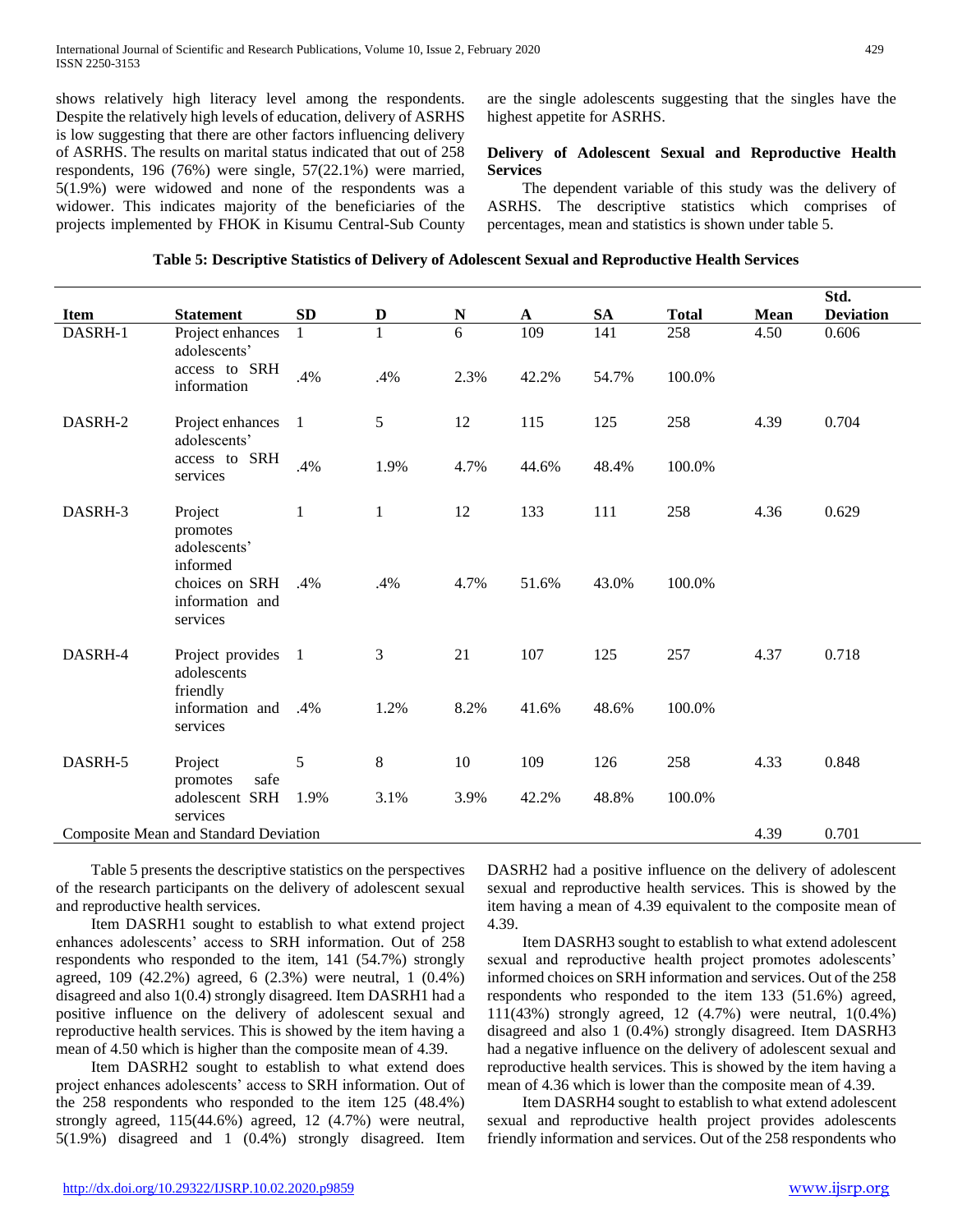responded to the item, 125 (48.6%) strongly agreed, 107(41.6%) agreed,21 (8.2%) were neutral,3(1.2%) disagreed and also 1 (0.4%) strongly disagreed. Item DASRH4 had a negative influence on the delivery of adolescent sexual and reproductive health services. This is showed by the item having a mean of 4.37 which is lower than the composite mean of 4.39.

 Item DASRH5 sought to establish to what extend adolescent sexual and reproductive health project promotes safe adolescents SRH services. Out of the 258 respondents who responded to the item, 126(48.8%) strongly agreed, 109(42.2%) agreed,10 (3.9%) were neutral,8(3.1%) disagreed and also 5 (1.9%) strongly

disagreed. Item DASRH5 had a negative influence on the delivery of adolescent sexual and reproductive health services. This is showed by the item having a mean of 4.33 which is lower than the composite mean of 4.39.

## **Descriptive Analysis of Health Outreach Approach**

 The study sought to establish the frequencies, percentages, means and standard deviation health outreach approach. The analysis is shown under table 6.

# **Table 6: Descriptive Statistics on Health Outreach Approach**

|                                                  |                                                            |           |                |       |       |           |              |             | Std.             |
|--------------------------------------------------|------------------------------------------------------------|-----------|----------------|-------|-------|-----------|--------------|-------------|------------------|
| <b>Items</b>                                     | <b>Statements</b>                                          | <b>SA</b> | D              | N     | A     | <b>SA</b> | <b>Total</b> | <b>Mean</b> | <b>Deviation</b> |
| OA1                                              | Health outreaches sensitize the adolescents<br>on services |           | $\overline{2}$ | 9     | 101   | 145       | 258          | 3.94        | 1.081            |
|                                                  |                                                            | .4%       | .8%            | 3.5%  | 39.1% | 56.2%     | 100.0%       |             |                  |
| OA <sub>2</sub>                                  | Adolescents fully participate<br>in<br>project             | 10        | 27             | 17    | 118   | 86        | 258          | 4.41        | 0.667            |
| health outreaches                                | 3.9%                                                       | 10.5%     | $6.6\%$        | 45.7% | 33.3% | 100.0%    |              |             |                  |
| OA3<br>Health outreaches create awareness on SRH |                                                            | 2         | 2              | 8     | 123   | 123       | 258          | 4.29        | 0.817            |
|                                                  | services                                                   | .8%       | .8%            | 3.1%  | 47.7% | 47.7%     | 100.0%       |             |                  |
| OA4                                              | <b>SRH</b><br>outreaches make<br>Health<br>services        | $\Omega$  | 12             | 23    | 100   | 123       | 258          | 4.25        | 0.927            |
|                                                  | affordable to adolescents                                  | $0.0\%$   | 4.7%           | 8.9%  | 38.8% | 47.7%     | 100.0%       |             |                  |
| OA5                                              | Health outreaches promote effective client                 | 7         | 9              | 17    | 104   | 121       | 258          | 4.50        | 0.606            |
| follow up                                        |                                                            | 2.7%      | 3.5%           | 6.6%  | 40.3% | 46.9%     | 100.0%       |             |                  |
|                                                  | Composite Mean and Standard Deviation                      |           |                |       |       |           |              | 4.28        | 0.820            |

 Table 6 presents the descriptive statistics on the perspective of the research participants on the influence of outreach approach on delivery of adolescent sexual and reproductive health services.

 Item OA1 sought to establish to what extent health outreaches sensitize the adolescents on available sexual and reproductive health services. Out of the 258 respondents who responded to the item, 145(56.2%) strongly agreed, 101(39.1%) agreed, 9 (3.5%) were neutral, 2(0.8%) disagreed and 1 (0.4 %) strongly disagreed. Item OA1 had a negative influence on the delivery of adolescent sexual and reproductive health services. This is showed by the item having a mean of 3.94 which is lower than the composite mean of 4.28.

 Item OA2 sought to establish to what extent adolescents participate in the planning and conducting of project health outreaches on adolescent sexual and reproductive health. Out of the 258 respondents who responded to the item, 118(45.7 %) agreed, 86 (33.3%) strongly agreed, 27(10.5%) disagreed, 17(6.6%) were neutral and 10 (3.9%) strongly disagreed. Item OA2 had a positive influence on the delivery of adolescent sexual and reproductive health services. This is showed by the item having a mean of 4.41 which is higher than the composite mean of 4.28.

 Item OA3 sought to establish to what extent outreach create awareness on adolescent sexual and reproductive health services. Out of the 258 respondents who responded to the item, 123 (47.7%) strongly agreed, 123(47.7%) agreed, 8(3.1%) were neutral, 2 (0.8%) disagreed, 2 (0.8%) strongly disagreed. Item OA3 had a negative influence on the delivery of adolescent sexual and reproductive health services. This is showed by the item having a mean of 4.25 which is lower than the composite mean of 4.28.

 Item OA4 sought to establish to what extent sexual and reproductive health services provided during health outreaches are provided at reduced prices that are affordable to adolescents. Out of the 258 respondents who responded to the item, 123 (47.7%) strongly agreed, 100(38.8 %) agreed, 23(8.9%) were neutral and 12(4.7%) disagreed. Item OA4 had a negative influence on the delivery of adolescent sexual and reproductive health services. This is showed by the item having a mean of 4.25 which is lower than the composite mean of 4.28.

 Item OA5 sought to establish to what extent health outreaches promote effective follow up on adolescents enrolled for sexual and reproductive health services. Out of the 258 respondents who responded to the item, 121(46.9%) strongly agreed, 104(40.3%) agreed, 17(6.6%) were neutral, 9 (3.5%) disagreed and 7(2.7%) strongly disagreed. Item OA5 had a positive influence on the delivery of adolescent sexual and reproductive health services. This is showed by the item having a mean of 4.50 which is higher than the composite mean of 4.28.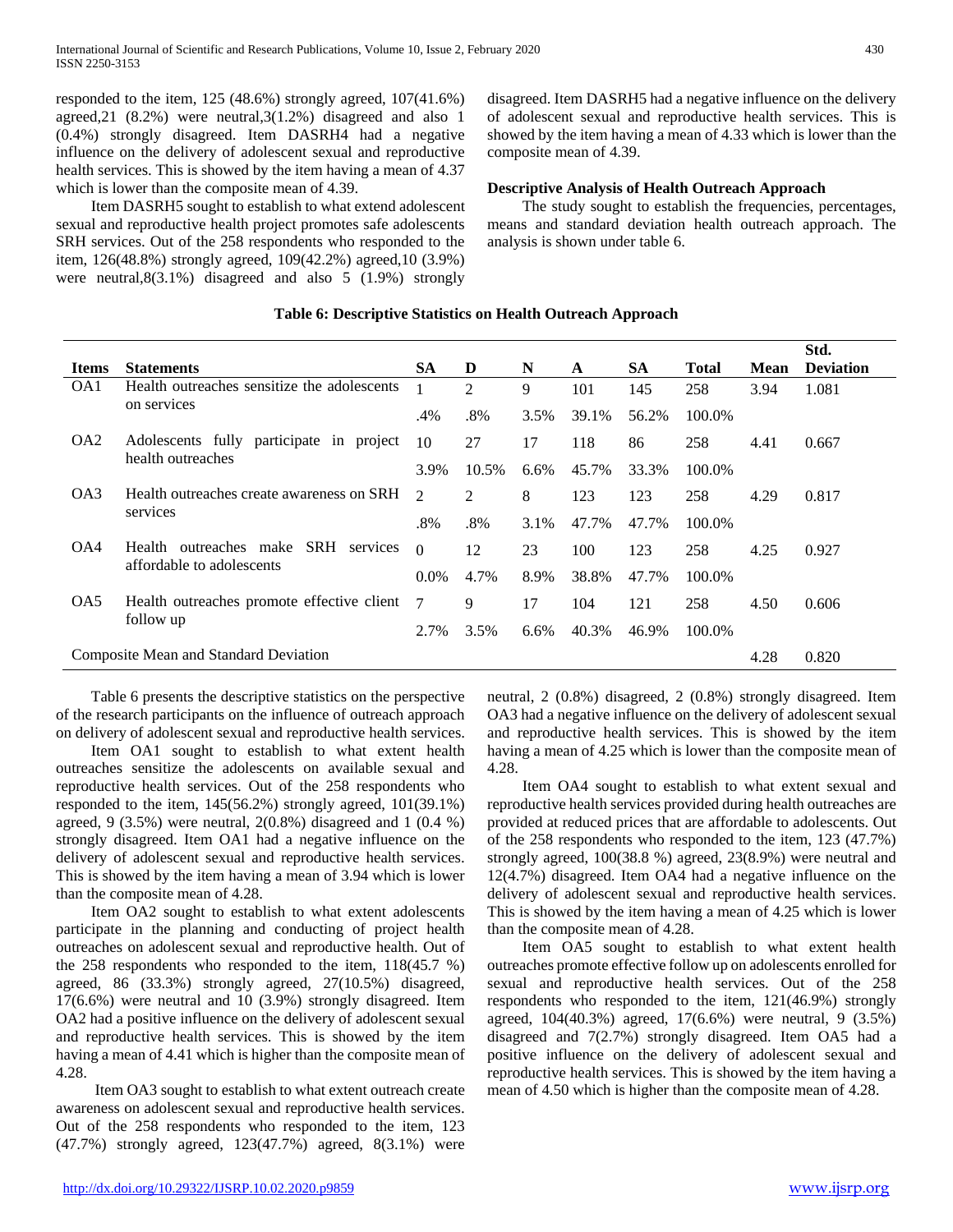# VI. CORRELATION ANALYSIS

 Pearson product moment correlation coefficient was used to establish the existence or non-existence of significant relationship

as well the degree or strength of association between outreach approach and delivery of adolescent sexual and reproductive health services, based on the perspectives of research participants.

# **Table 7: Correlations Statistics**

|                                              |                            | <b>Health Outreach Approach</b> | Delivery of ASRHS |
|----------------------------------------------|----------------------------|---------------------------------|-------------------|
| Health Outreach Approach Pearson Correlation |                            |                                 | $0.424***$        |
|                                              | $Sig. (2-tailed)$          |                                 | 0.000             |
|                                              | N                          | 258                             | 258               |
| Delivery of ASRHS                            | <b>Pearson Correlation</b> | $0.424**$                       |                   |
|                                              | $Sig. (2-tailed)$          | 0.000                           |                   |
|                                              | N                          | 258                             | 258               |

\*\*. Correlation is significant at the 0.01 level (2-tailed).

 Table 7 presents correlations statistics on outreach approach and delivery of ASRHS. The analysis shows a moderately weak correlation between independent variable outreach approach and the dependent variable delivery of ASRHS with  $r=0.424$  p<0.01. The findings showed that there was statistical significance between outreach approach and delivery of ASRHS. The findings are consistent with the findings of studies reviewed under literature review that found significant relationship between outreach approach and delivery of ASRHS (Banerjee, 2010).

#### VII. REGRESSION ANALYSIS

 To find the amount of variation in delivery of adolescent sexual and reproductive health services, which explains its association with health outreach approach, the coefficient of determination (R2) was computed. The coefficient was also used to help in understanding or explaining the amount of variation in the delivery of adolescent sexual and reproductive health services.

#### **Table 8: A model Summary**

| Model |                | R Square | Square | Adjusted R Std. Error of the<br>Estimate |
|-------|----------------|----------|--------|------------------------------------------|
|       | $.424^{\rm a}$ | 180      |        | .37212                                   |

a. Predictors: (Constant), Health Outreach Approach

 Table 8 is the model summary of the association between outreach approach and delivery of adolescent sexual and reproductive health services. According to the model summary, the r value stands at 0.424 which implies that the model predicts the delivery of ASRHS. This is evident from the  $\mathbb{R}^2$  value which stand at 0.180(or 18%) which indicates the proportion of variance in delivery of ASRHS that outreach approach can influence. When

extrapolating this discovery beyond the sample to the entire population, the  $\mathbb{R}^2$  value stands at 17.7%. The findings of the summary model are consistent with the findings of studies reviewed under the literature review that found significant relationship between adolescent friendly centre approach and delivery of ASRHS (Robert, Tasnim and Jenny, 2012).

## **Table 9: ANOVA Test**

|       |                  | Sum of  |     | Mean   |        |                   |
|-------|------------------|---------|-----|--------|--------|-------------------|
| Model |                  | Squares | df  | Square | н      | Sig.              |
|       | Regression 7.772 |         |     | 7.772  | 56.127 | .000 <sup>b</sup> |
|       | Residual         | 35.449  | 256 | .138   |        |                   |
|       | Total            | 43.221  | 257 |        |        |                   |

a. Dependent Variable: Dependent Variable

b. Predictors: (Constant), Health Outreach Approach

 From the above analysis of the Anova, it is evident that the significance of the relationship between the outreach approach and

delivery of ASRHS or the p value stands at 0.000, which is less than 0.05. This compels the researcher to reject the null hypothesis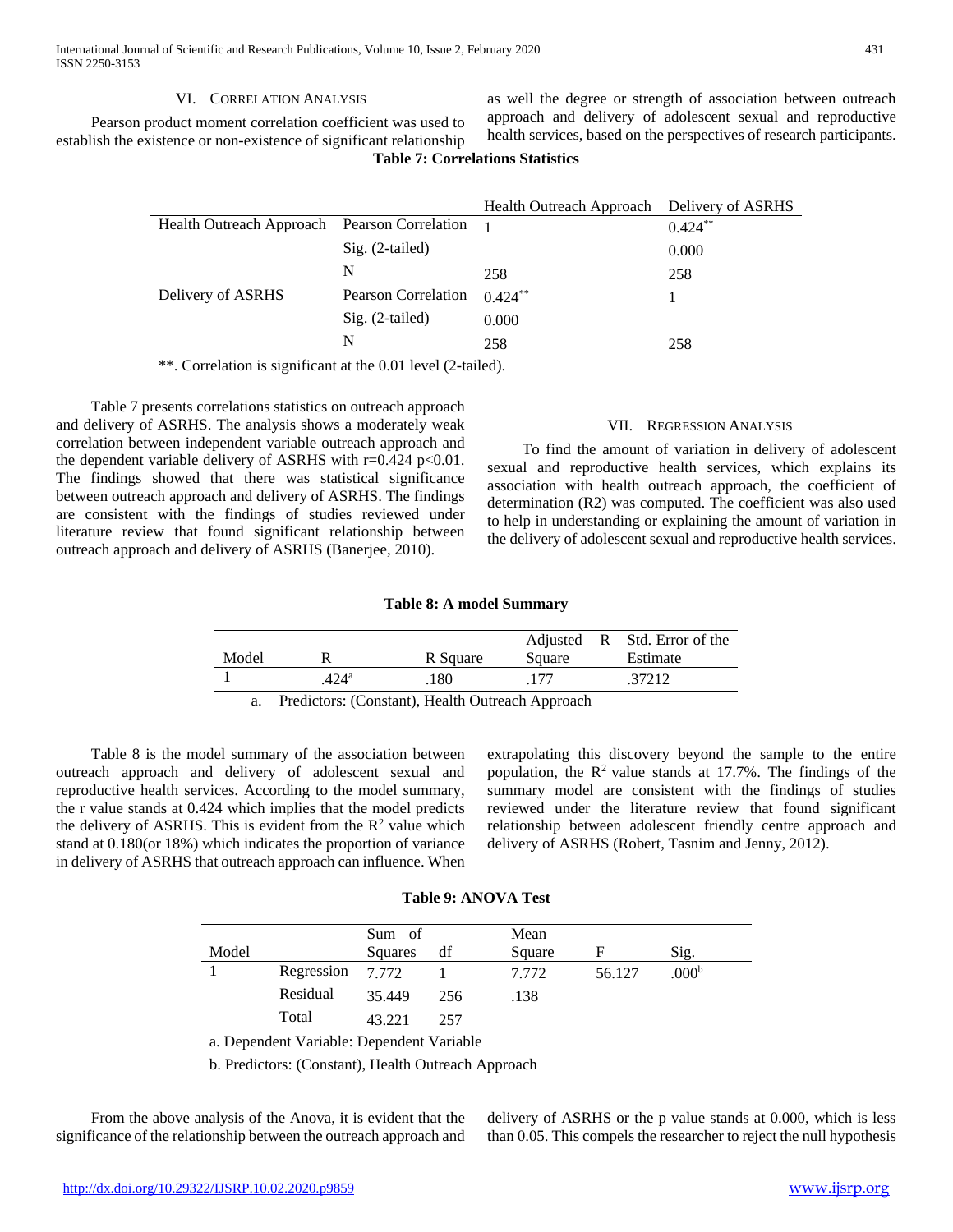that 'there is no significant relationship between outreach approach and delivery of adolescent sexual and reproductive health services. Hence, the researcher concluded that there was a significant relationship between outreach approach and delivery

of ASRHS which is in consistent with the studies reviewed under literature review that found significant relationship between outreach approach and delivery of ASRHS (WHO, 2011).

|       |                      | Unstandardized<br>Coefficients |       | Standardized<br>Coefficients |        |      |
|-------|----------------------|--------------------------------|-------|------------------------------|--------|------|
|       |                      |                                | Std.  |                              |        |      |
| Model |                      | B                              | Error | Beta                         |        | Sig. |
|       | (Constant)           | 3.025                          | .184  |                              | 16.455 | .000 |
|       | Outreach<br>Approach | .318                           | .042  | .424                         | 7.492  | .000 |

**Table 10: Regression Coefficients**

a. Dependent Variable: Dependent Variable

From the results, the analysis returns  $\beta$  coefficient constant of 3.025 and predictive variable of 0.318. This means that a 1 point increase on health outreach approach corresponds to 0.318 points increase on the delivery of ASRHS. Hence we can compute the dependent variable through the formula; Dependent =  $3.025 +$ (0.318 x health outreach approach). Since all β coefficients are positive values, it is sensible to conclude that higher values of the outreach approach lead to higher values of the delivery of ASRHS. The findings of the coefficients are consistent with the findings of studies reviewed under literature review that found that high number of health outreaches leads to improved delivery of ASRHS (Gruen, Weeramabthri and Bailie,2009). Furthermore, all the coefficients have a significance of .000, which is less than 0.05, indicating that all the β coefficients are statistically significant.

#### VIII. DISCUSSIONS, CONCLUSIONS AND RECOMMENDATIONS

 The objective of the study was to investigate the relationship between health outreach approach and delivery of adolescent health information and services in reproductive health projects in Kisumu City. The analysis shows moderately weak correlation between independent variable outreach approach and dependent variable delivery of ASRHS with  $(r>0.424$ , and  $p<0.01$ ). This shows that the variables are statistically significant. The R-value is 0.424 (4.24%) which shows moderate correlation between outreach approach and delivery of adolescent sexual and reproductive health services. The  $\mathbb{R}^2$  is 0.180 which means that combined independent variables account for 18.0% of the variation in the dependent variable. This means that there are other factors that account for 82%.

 However, the coefficient of determinations of all this project demand creation approach had lower percentage, suggesting that there were other factors other than project this particular demand creation approach which might influence delivery of adolescent sexual and reproductive health services. Family Health Options Kenya should also pay attention on the way adolescent sexual and reproductive health services are offered, without losing sight of the importance of demand creation. It is recommended that project based reproductive health organizations specializing in adolescent sexual and reproductive health projects should strengthen their health outreach interventions to scale up the uptake of age and culturally appropriate sexual and reproductive health information and services for sexually active urban adolescents.

#### **REFERENCES**

- [1] Adamchak S. (2006).Youth peer education in reproductive health and paper 7.Arlington (VA):Family Health International/YouthNet.
- [2] Australian Longitudinal Study on Women's Health (2009) Reproductive Health: Findings from the Australian Longitudinal Study on Women's Health, the University of Newcastle and the University of Queensland, Australia
- [3] Australian Bureau of Statistics (2006) National Health Survey: Summary of results, 2004–05. No. 4364.0. ABS, Canberra
- [4] Australian Institute of Health and Welfare (2010). Australia's Health 2010. AIHW, Canberra
- [5] Bankole A.& Malarcher S(2010). Removing barriers to adolescents' access to contraceptive information and services. Studying Family Planning; 41(2):117–24
- [6] Baruch,Y &Holtom,B.C.(2008).Survey response rate levels and trends in organizational research
- [7] Cabrera J.(2008).Testing the effectiveness of an entertainment –education health-focused soap opera: Exposure and post-discussion in Colombian young adults
- [8] Clarke M, Dick J, &Lewin S. (2008) Community health workers in South Africa: where in the maze do we find ourselves? SAMJ; 98: 680\_1
- [9] FHI 360 & Ministry of Health Kenya (2011).Adolescent and youth sexual and reproductive health:Taking stock in Kenya.
- [10] Federal Ministry of Health (2009).Assessment Report of the National Response to Young People's Sexual and Reproductive Health in Abuja, Nigeria.
- [11] FHOK (2014) available at https://www.fhok.org/fhok-documents/
- [12] Mulwa, F.W., (2009). Demystifying Participatory Community Development. Paulin Publications Africa.Fuentes (2006). Is Limited Access to Care the New Morbidity for Latino Young Adults?
- [13] Geary RS, Gomez-Olive FX, Kahn K, Tollman S, Norris SA. Barriers to and facilitators of the provision of a youth-friendly health services programme in rural South Africa. Health Services Res 2014; 14(259):1-8.
- [14] Gray NJ (2007).Adolescents,the internet,and health literacy
- [15] Gruen R, Weeramanthri T & Bailie R (2009). Outreach and improved access to special services for indigenous people in remote Australia: requirements for sustainability.
- [16] Gumucio D.(2001).Stories of Participatory Communication for Social Change.
- [17] Hoggart L, Phillips J. (2011) Teenage pregnancies that end in abortion: what can they tell us about contraceptive risk taking? J Fam Plann Reprod Health Care; 37(2):97–102.

[19] https://www.bmz.de/en/issues/reproduktive\_gesundheit/hintergrund/index.h tml(GERMANY Perspective).

<sup>[18]</sup>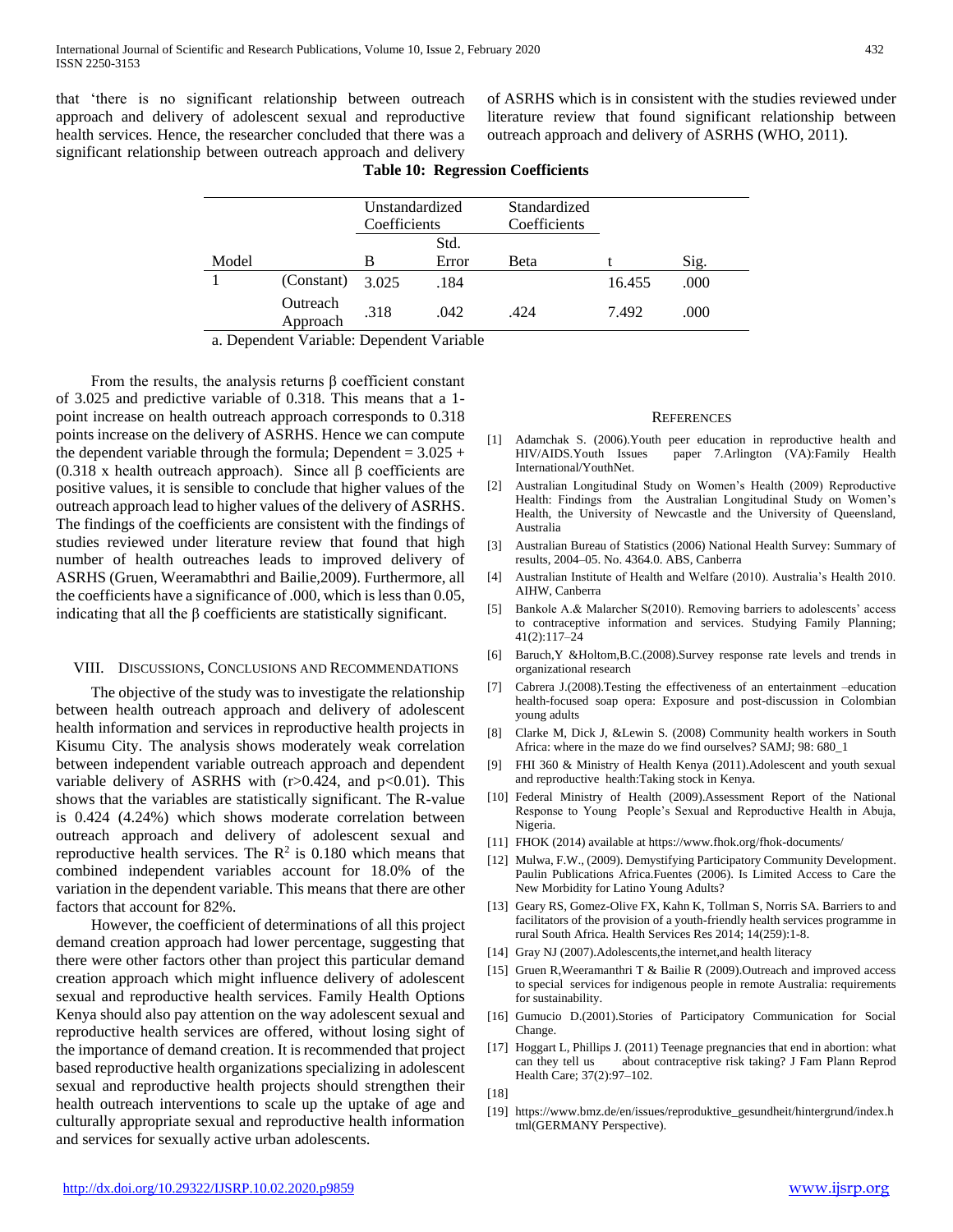- [20] https://www.guttmacher.org/sites/default/files/factsheet/adolescent-sexualand-reproductive-health-in-united-states.pdf.
- [21] https://www.standardmedia.co.ke/ureport/story/2000224197/teenagepregnancy-is-on-the- rise-in-kisumu-county.
- [22] International Conference on Population and Development (1994), Cairo.
- [23] Jones (2005).Adolescents' Reports of Parental Knowledge of Adolescents' Use of Sexual Health Services and Their Reactions to Mandated Parental Notification for Prescription Contraception.
- [24] Kenya HIV County Profile (2016 ).Published by National AIDS Control Council.
- [25] Kenya Demographic Health Survey (2014).
- [26] Kenya Demographic Health Survey (2008, 2009).
- [27] Kenya National Bureau of Statistics (KNBS). (2015), Kenya Demographic and Health Survey 2014: Key Indicators.
- [28] Kenya National Bureau of Statistics (2014) Performance Monitoring and Accountability 2020 Family Planning Indicator Brief.
- [29] Kenya Population and Housing Census (2009).
- [30] Kenya National Bureau of Statistics & ICF Macro(2010).Kenya Demograpic Health Survey 2008-09.
- [31] Kombo D.K. and Tromp L.A.D. (2006). Proposal and Theses writing: An introduction. Paulines Publication Africa.
- [32] Kothari C.R. (2004), Research Methodology: Methods and Techniques, (Second Edition),New Ag International Publishers.
- [33] Kirby D, Laris B, Rolleri L. (2005). Impact of sex and HIV education programs on sexual behaviours in developed and developing countries. Arlington (VA)
- [34] Kurniawan A.(2002).Policies in alleviating micronutrient deficiencies: Indonesia's experience
- [35] Linda (2006).Self-esteem, Emotional Distress and Sexual Behaviour Among Adolescent Females: Inter-relationships and Temporal Effects.
- [36] Lindsay J, Smith A & Rosenthal D (2017). Secondary students, HIV/AIDS and Sexual Health.
- [37] Marie Stopes International (2012).Delivering sexual and reproductive health services to young people: key lessons from Marie Stopes International's programmes.
- [38] Maggie Bangser( 2010). Falling through the cracks, adolescent girls in Tanzania. Insights from Mtwara
- [39] Marie Stopes International (2014) Connecting with young Kenyans through comic books.
- [40] Ministry of Health (2013). Kenya Health Sector Strategic and Investment Plan.
- [41] Ministry of Education, Science and Technology (2015).2014 Basic Education Statistical Booklet.
- [42] Mirza T,Kovacs GT,McDonald P (2018).The use of reproductive health services by young women in Australia.
- [43] Mchunu G, Peltzer K, Tutshana B & Seutlwadi L. (2012) Adolescent pregnancy and associate factors in South African youth. Africa Health Science ;12(4):426-434.
- [44] Motuma J(2012). Youth friendly services (YFS) utilization and factors in Harar, Ethiopia.
- [45] Morisky (2009).Behavioural interventions and positive effects on STD and HIV prevention.
- [46] Mugenda O.M & Mugenda A.G .(1999). Research Methods: Quantitative and Qualitative Approaches. Kenya. Acts Press.
- [47] Mugenda ,O.M.& Mugenda,A.G. (2003).Research methods: Quantitative and Qualitative Approaches.Nairobi:African Centre for Technology Studies.
- [48] Mutea Rukwaru (2007). Fundamentals of Social Research. Signal Press Limited.
- [49] National Survey of Family Growth (2002), the United States of America.
- [50] National Reproductive Health Policy(2007). Ministry of Health, Republic of Kenya.
- [51] National Health Sector Strategic Plan II (2005-2010).
- [52] National AIDS & STI Control Programme (2014).Kenya AIDS Response Progress Report
- [53] National Bureau of Statistics Tanzania(2010): National bureau of statistics; Tanzania demographic health survey.
- [54] Njoki M. (2015)Access to sexual and reproductive health care services by adolescent girls aged 15-19 years among pastoral communities in Narok County.
- [55] Noah S.(2009).Eficacy of comouter technology-based HIV prevention interventions
- [56] Obare F, Birungi H. (2011). levels, trends and determinants of contraceptive use among adolescent girls in Kenya: APHIA II OR Project In Kenya.Nairobi, Kenya :Population Council.
- [57] Orodho A. J. (2003). Essential of Education and Social Sciences Research Method. Nairobi Masola Publishers.
- [58] Onyando O,Oluoch M, & Njuguna S. (2018).Factors Influencing Effectiness of Youth Friendly Centres in Kenya.
- [59] Pathfinder International (2003). Youth friendly sexual and reproductive health services: An assessment of facilities.
- [60] Paula D.,Kathleen O. & Vicke M(2008).Access to Medical Care:The Impact of Outreach Services on Enrollees of a Prepaid Health Insurance Program.
- [61] Population Council (2011).Adolescent sexual and reproductive health conference,Nairobi,Kenya.
- [62] Public Health Agency of Canada (2008). Healthy equity through intersectoral action: an analysis of 18 country case studies.
- [63] United Nations. International Conference on Population and Development (1994) Programme
- [64] of Action. Cairo.
- [65] United Nations Population Fund (2013). State of the World's population, Motherhood in Childhood – Facing the challenges of adolescent pregnancy.
- [66] United Nations Population Fund (2014). Adolescent sexual and reproductive health.
- [67] Singh & Darroch (2000).Adolescent Pregnancy and Childbearing; Levels and Trends in Developed Countries. Family Planning Perspectives 32(1):14-23
- [68] Schneider H, Barron P (2008). Achieving the Millennium Development Goals in South Africa through the revitalisation of primary health care and a Strengthened District Health System; Position Paper; Cape Town: University of Cape Town.
- [69] Randal (2005).US Adolescents Receive Suboptimal Preventive Counselling During Ambulatory Care
- [70] Rose N (2013).The Kenyan national response to internationally agreed sexual and reproductive health and right goals: a case study of three policies.
- [71] Robert S., Tasnim P. Jenny S. (2012).Integrated Delivery of Health Services During Outreach Visits.
- [72] Tanzania National Policy Guidelines for Reproductive Health and Child Health Services (2003).
- [73] Women's Health Australia (2009). Submission to development of National women's Health Policy, Callaghan.
- [74] World Health Organization (2011). Outreach services as a strategy to increase access to health workers in remote and rural areas
- [75] World Health Organization (2012). Early marriages, adolescent and young pregnancies: Report by the Secretariat. Geneva: Sixty-Fifth World Health Assembly: provisional agenda item 13.4 A65/132012; Geneva.
- [76] World Health Organization (2006). Preventing HIV/AIDS in young people: a systematic review of the evidence from developing countries.
- [77] Warenius, Petterson, Nissen, Chishimba and Faxelid (2007). Vulnerability and sexual reproductive health among Zambian secondary school students.

#### AUTHORS

**First Author** – Mutwii Mbithi, University of Nairobi **Second Author** – Abuya Isaac, University of Nairobi, [isaac.abuya@uonbi.ac.ke](mailto:isaac.abuya@uonbi.ac.ke)

**Third Author** – Rambo Charles, University of Nairobi